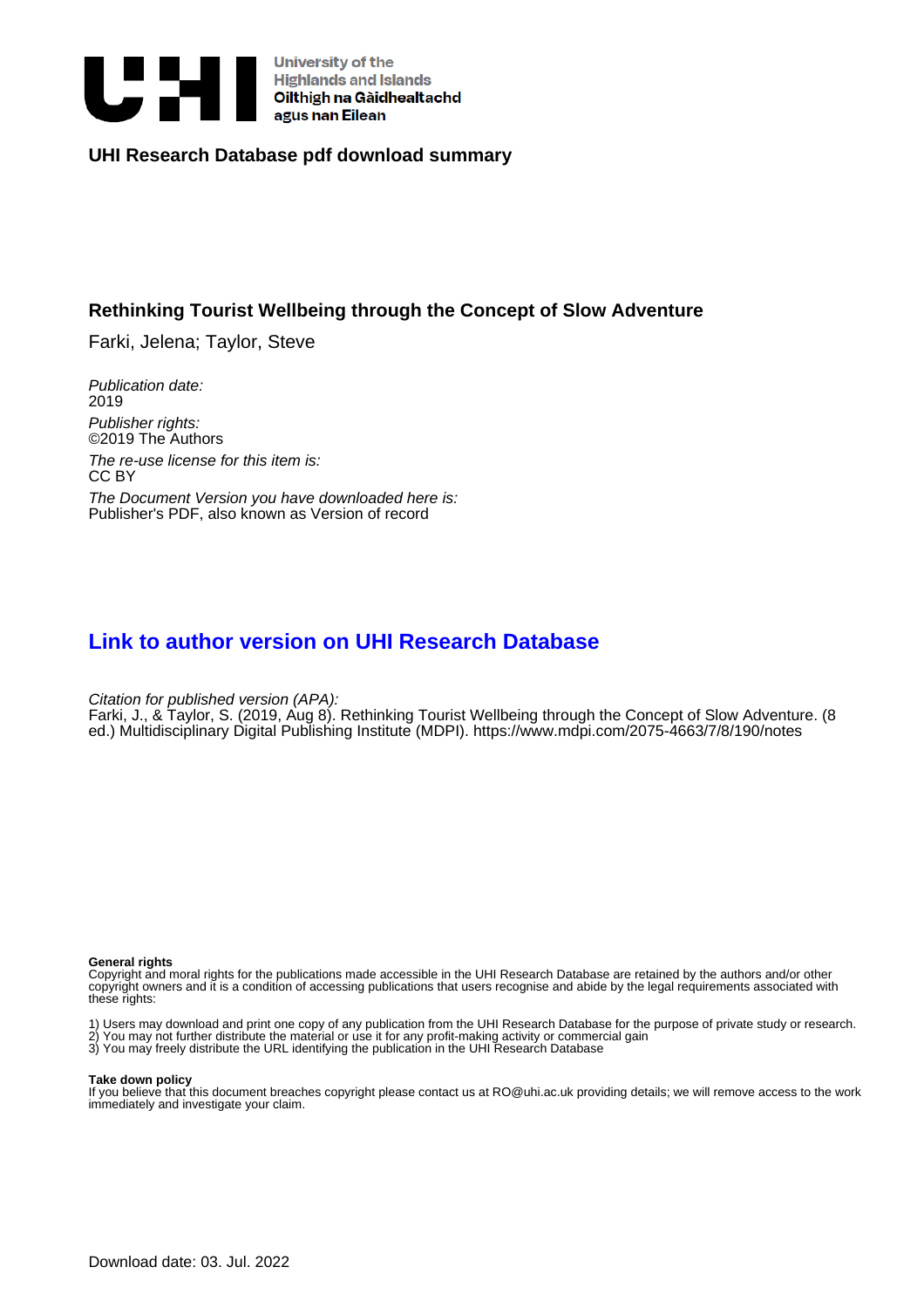



# *Commentary* **Rethinking Tourist Wellbeing through the Concept of Slow Adventure**

## **Jelena Farki´c [\\*](https://orcid.org/0000-0002-2135-2254) and Steve Taylor**

Centre for Recreation and Tourism Research, West Highland College UHI, Carmichael Way, Fort William PH33 6FF, UK

**\*** Correspondence: jfarkic@gmail.com

Received: 30 March 2019; Accepted: 18 July 2019; Published: 8 August 2019



**Abstract:** The necessity for humans inhabiting the 21st century to slow down and take time to carry out daily practices frames the discourse of this research note. We suggest reconceptualising tourist wellbeing through the concept of slow adventure, as a response to the cult of speed and as a vehicle for engaging in deep, immersive and more meaningful experiences during journeys in the outdoors. We suggest that slow adventure has the potential to improve people's general health and wellbeing through mindful enjoyment and consumption of the outdoor experience and thus bring people back to a state of mental and physical equilibrium. In so doing, we argue that extending the concept to include discussions around the psychological and social aspects of slow adventure is needed.

**Keywords:** slow adventure; time; slowness; wellbeing

## **1. Introduction**

This commentary is set within the discourse that draws attention to the necessity for slowing down and taking time to carry out practices in life in order to construct richer, deeper and more meaningful experiences. The argument is taken further to suggest that slow adventure, a tourism concept, inspired by the global slow movement and *friluftsliv* (the Nordic philosophy of outdoor life), may be an antidote to the societal condition characterised by prevalent psychological illbeing. While there is a large corpus of research discussing health, wellbeing, outdoor activities, adventure or positive psychological effects of tourism in general, studies that specifically interrogate wellbeing in the context of adventure tourism are limited. We therefore point to the necessity of continued research into potentials of slow adventure, as a way of 'being' on holiday and consuming the outdoors at a slower pace, to improve the health and wellbeing of humans inhabiting the 21st century.

People's ways of life have drastically changed in highly developed societies. Stress-related and mental health problems are an ever-growing concern. The World Health Organisation envisaged that in 2020 depression and related illnesses will become the largest cause of ill-health [\[1\]](#page-4-0). It is no surprise that in an era of prevalent risks, insecurities and anxieties, individuals increasingly search for ontological security in all aspects of their lives [\[2–](#page-4-1)[4\]](#page-4-2). People seem 'trapped' within their own delirious discourse and within the structures of the digitalised, urbanised and industrialised world that seem to have been only designed to confine us. It is claimed that time deprivation is one of the consequences of high-speed societies [\[5,](#page-4-3)[6\]](#page-4-4). Therefore, as a response to the accelerated tempo of living, slowness has been gradually introduced to various spheres of people's lives. It has been incorporated into concepts such as food, cities or travel, to denote the value of time invested in the consumption, appreciation and delayed, rather than instant, gratification of experiences. Slowness has a special focus on learning how to value and cultivate the sense of time and "restore meaning, authenticity, security or identity to time-deprived subjects" [\[7\]](#page-4-5) (p. 369). Likewise, slow travel celebrates simple, local, traditional, sensory and affective aspects of the experiences generated through movements at a slower pace and immersion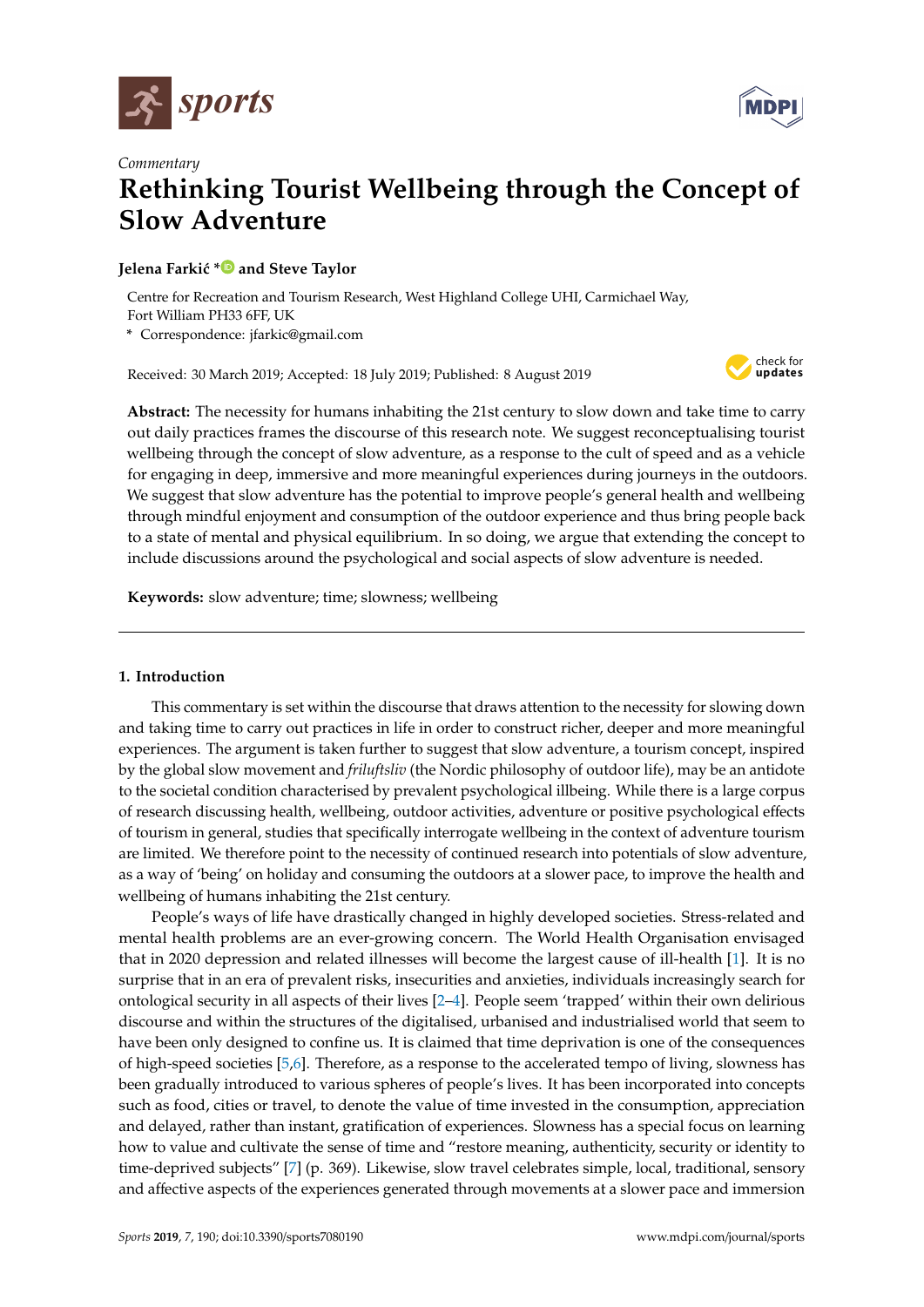in the destination and local way of life. It explains one's desire to connect to pleasant, enjoyable and meaningful things, while at the same time disconnecting from the stressful and disturbing stimuli with which the external world is overly saturated [\[8](#page-4-6)[,9\]](#page-4-7).

#### **2. Health Benefits of Nature-Based Tourism**

It is claimed that people's quality of life may be greatly improved through tourism [\[10](#page-4-8)[–12\]](#page-4-9). As a 'social force' [\[13\]](#page-4-10) it can in many ways create comfortable, hospitable spaces in which people can temporarily slow down, feel safe and secure, dwell, bond and belong, and in which they can, in the basic, primitive, ontological sense, feel well. Thus, vacations have been increasingly 'prescribed' [\[14\]](#page-4-11). Ever more people are travelling for the purpose of improving their general health and wellbeing, which has prompted redesigning and developing diverse tourism products that promote both physical and mental health. This espouses preventative rather than curative approaches to personal health management and the visitation of destinations and facilities that support this. Many destinations worldwide are now creating their products to meet the needs of postmodern consumers interested in lifestyle-based wellness and overall wellbeing [\[15\]](#page-4-12). In particular, short nature-breaks have the power to 'fix' the body, spirit and mind, and offer compensation for people's alienated, fast-paced lives [\[16\]](#page-4-13). These therapeutic and restorative powers of nature have been highlighted [\[17,](#page-4-14)[18\]](#page-4-15). Various authors raise awareness of the necessity for continued research into the benefits of tourism on people's wellbeing. By way of example, the interplay of tourism, health, wellbeing and protected areas has been recently discussed [\[19\]](#page-4-16), illuminating the ways in which these four broad fields of research co-exist. Simultaneously looking at the preservation of protected areas on the one hand, and the health and wellbeing of their consumers on the other, the authors aim to deepen our understanding of the synergy of these themes and suggest ways in which together they can bring long-term benefits for multiple agents participating in this process. There have been correlations between spending time outdoors and people's subjective wellbeing, which is directly linked to people's overall happiness [\[20\]](#page-4-17) and anxiety reduction [\[21\]](#page-4-18). The concept of wilderness therapy [\[22\]](#page-4-19) has also brought some in-depth insights into the health benefits of undertaking activities in natural environments.

Therefore, either being or being active in nature is claimed to have noteworthy physical, mental, emotional and spiritual effects on people's physical and mental health [\[10,](#page-4-8)[23–](#page-4-20)[26\]](#page-5-0). In reconnecting with the natural world, some individuals opt for travelling to unfamiliar and remote wild places, releasing their 'adventurous' spirit and searching for their 'authentic' being. Adventure, however, has been mostly associated with a purchasable short-term holiday experience and as a marketing hook for potential consumers who wish to engage in what Varley et al. [\[27\]](#page-5-1) termed as 'scream-n-go' experiences. Adventure tourism, through commodification of such experiences, has become one of the fastest growing niche tourism forms, being researched from multiple perspectives to date. Rantala et al., however, stated that adventure tourism is a "concept which has different meanings and uses depending on context", which is "too broad and too fluid" [\[28\]](#page-5-2) (p. 9). Commercially, it is defined as a product "where the principal attraction is an outdoor activity that relies on features of the natural terrain, generally requires specialised equipment, and is exciting for the tour clients" [\[29\]](#page-5-3) (p. 2). It mostly promotes 'hard' or fast adventure activities such as climbing, mountaineering, white-water kayaking, bungee jumping or snowmobiling, all of which are usually embedded into the natural environment.

### **3. Slowing Down, Immersion and Adventure**

However, there is more to adventure tourism and outdoor activities. Apart from the 'classic' outdoor adventure sports, tourists are offered 'softer', more immersive activities in order to experience, know and feel cultural landscapes. These experiences are also claimed to be highly embodied, with an emphasis on the extension of time, comfort and deep multisensorial appreciation of and engagement with the surrounding places and social groups [\[23\]](#page-4-20). This is where the materialisation of 'slow adventure' becomes important. In conceptualising slow adventure, Varley and Semple [\[16\]](#page-4-13) distilled its four critical elements: time, nature, passage and comfort. Time embodies itself in awareness of its passing during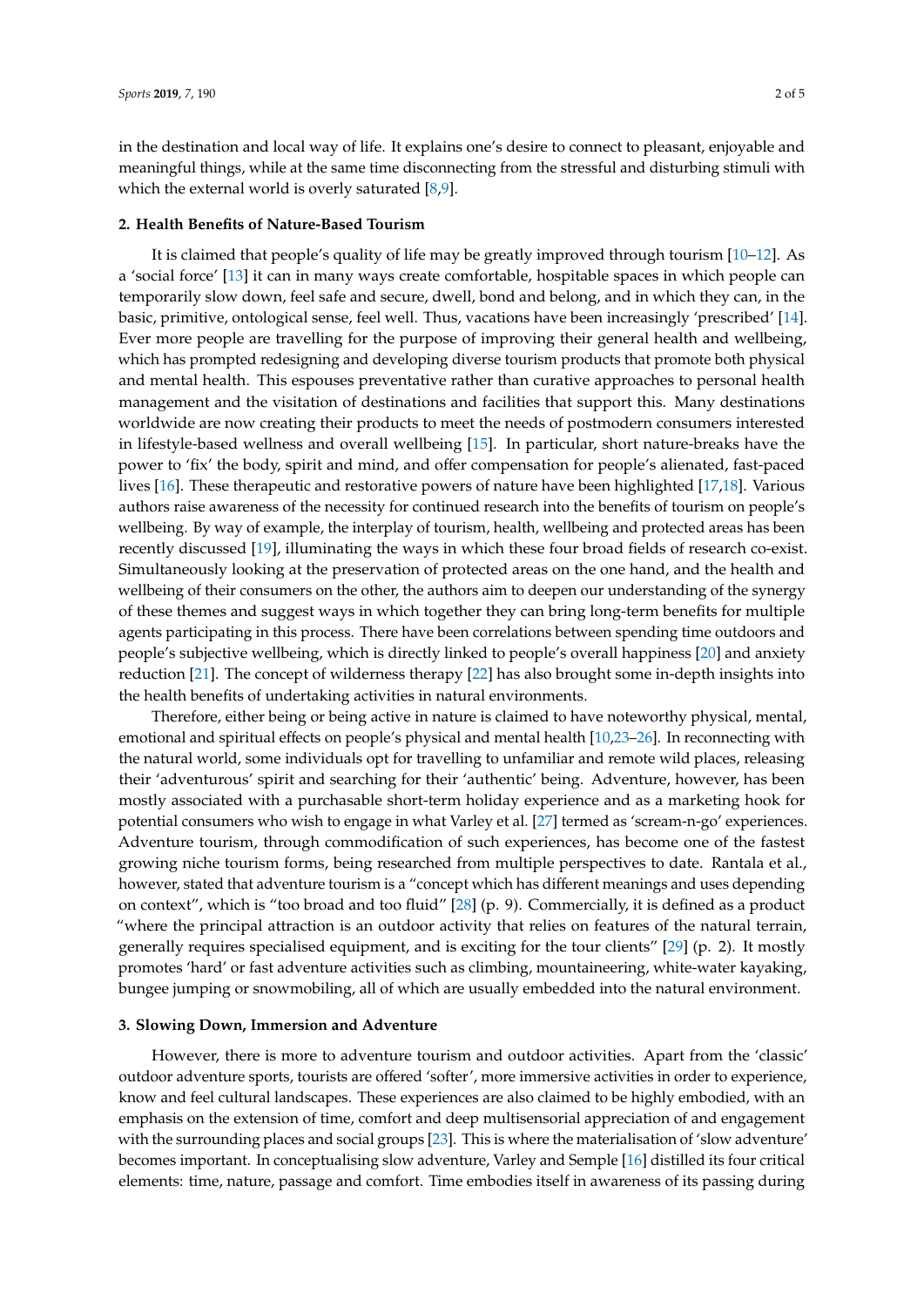the outdoor journeys; nature refers to the natural setting and access to it; passage, both physical and spiritual, is the navigation through time, space and the self; comfort implies being at ease with the unusual challenges throughout the journey, or reconnection with the place and the self. Evidently, the concept is juxtaposed to the adrenaline-pumping outdoor adventure activities and extreme sports used to traditionally define adventure tourism.

However, the temporal aspect of the tourism experience and the commodification of slowness seem crucial here. The authors explain that slow journeys "unfold at human pace, meals take time to prepare; time is spent directly in the effort of journeying and living" [\[16\]](#page-4-13) (p. 86). Consequently, the slow pace of doing things allows for the unravelling of other qualities that are germane to the slow adventure concept. For example, spending extended time in nature, and physical activity combined with relaxation of the mind and intellectual stimulus, allows for subjective comfort, the fitness of body and wellness of mind and spirit. This may be achieved through collectively partaking in recreational activities, such as kayak or canoe expeditions, multi-day treks, cooking foraged foods, pitching a tent in a forest or telling stories around a crackling campfire. In so doing, people are given the opportunity to immerse themselves into prolonged interactions between self and the world. Such activities are usually undertaken in small groups, and although safer and less risky, they require the presence of an expert, a skilled guide, to interpret, mediate and navigate people through unfamiliar wild spaces, negotiate harsh environments and make such experiences more available even for less skilled participants [\[27](#page-5-1)[,30\]](#page-5-4). Such experiences facilitate the generation of social capital and the creation of deep, memorable experiences. Ultimately, slow adventure may in many ways be compared to the Danish 'hygge', explained as "a state of pleasant wellbeing and security, with a relaxed frame of mind and open enjoyment of the immediate situation in all its small pleasures" [\[31\]](#page-5-5) (p. 54) cf. [\[27\]](#page-5-1).

Recently, psychological and social wellbeing benefits of outdoor adventure tourism have gained increased attention among researchers [\[32,](#page-5-6)[33\]](#page-5-7). Filep et al. [\[34\]](#page-5-8), for example, tackled the issue of wellbeing in this context and pointed to the absence of more substantial research surrounding this topic. To date, there have been few studies granting attention to the relations between wellbeing and adventure tourism practices, and these have tended to adopt a more generic approach, which underplays the inherent value of slow, immersive 'being' in nature, rather than actively 'doing'. For example, Kulczycki and Lück's study suggested that "various components of the adventure tourism experience, such as place attachment, calculated risk taking, achievement and accomplishment, social interaction, have the capability to actively contribute not only to health, but also to wellbeing" [\[35\]](#page-5-9) (p. 176). Similarly, in conceptualising adventurous nature sport (ANS) in relation to wellbeing, Houge Mackenzie and Brymer [\[36\]](#page-5-10) framed their study within positive psychology and discussed the eudaimonic and hedonic outcomes of undertaking ANSs. The authors claim that such activities enhance physical health and psychological wellbeing in a number of ways, for example building resilience and fulfilling psychological needs, thus calling for further research into social aspects of ANSs in relation to wellbeing and flourishing.

### **4. Conclusions**

In general, adventure tourism has the potential to address current societal conditions and offer possibilities for re-establishing people's connection with both natural and social environments. Building on the postulates of slowness, the aim of slow adventure is to introduce consumers to an alternative dimension of adventure and the simplicity of just *being* in the outdoors. It can partly aid the treatment of 'affluenza' and move people away from their languishing towards flourishing [\[37\]](#page-5-11). Therefore, this commentary suggests that adventure tourism researchers have much to gain from further explorations of the health and wellbeing benefits of undertaking slow activities on holidays. Through their highly embodied activities, immersive research should investigate how people may successfully recreate familiar, comfortable spaces in which they experience longed-for feelings of reconnection, restoration, reunion, regeneration or recreation, and make a meaningful contribution to their improved wellbeing. Crucial here is to extend the research into temporal, psychological and social dimensions of the slow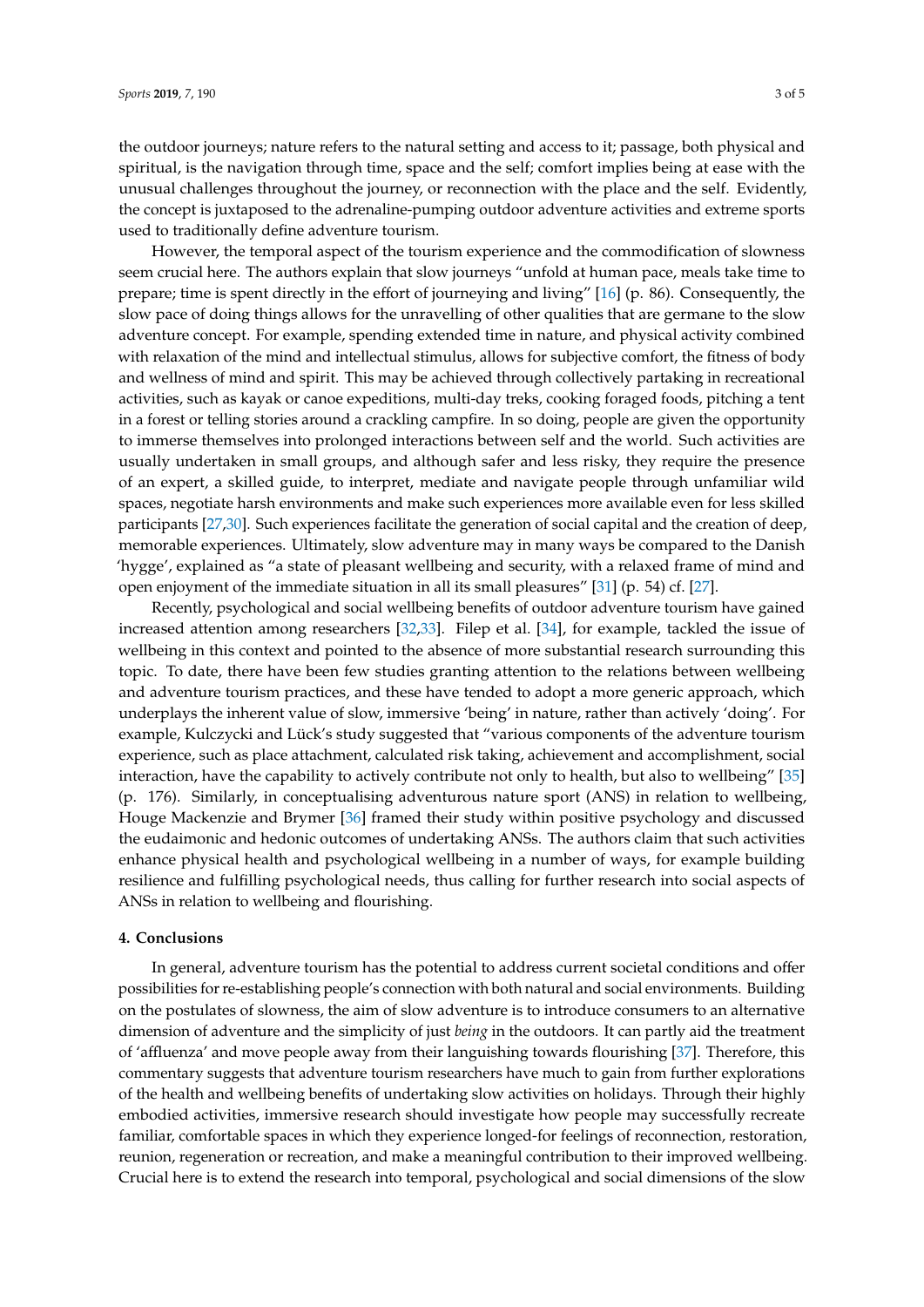adventure concept as a commodified tourism product. In particular, psychological, sociological, philosophical and ecosophical concepts, such as spirituality, mindfulness, friluftsliv, flow, sense of place, communitas, ontological security, dwelling or aesthetic experiences, may provide theoretical avenues in future explorations that explore how 'slowness' can conduce the wellbeing of fast-living and fast-moving inhabitants of the 21st century.

**Author Contributions:** J.F. led the theoretical and conceptual development and the writing of the paper. S.T. contributed to the theory and concept development, and edited the paper overall.

**Funding:** This research received no external funding.

**Conflicts of Interest:** The authors declare no conflict of interest.

## **References**

- <span id="page-4-0"></span>1. World Health Organisation. Available online: https://[www.who.int](https://www.who.int/news-room/fact-sheets/detail/depression)/news-room/fact-sheets/detail/depression (accessed on 1 July 2019).
- <span id="page-4-1"></span>2. Beck, U. From industrial society to the risk society: Questions of survival, social structure and ecological enlightenment. *Theor. Cult. Soc.* **1992**, *9*, 97–123. [\[CrossRef\]](http://dx.doi.org/10.1177/026327692009001006)
- 3. Giddens, A. *Modernity and Self-Identity: Self and Society in the Late Modern Age*; Stanford University Press: Stanford, CA, USA, 1991.
- <span id="page-4-2"></span>4. Giddens, A. *The Consequences of Modernity*; Polity Press: Cambridge, UK, 1990.
- <span id="page-4-3"></span>5. Rosa, H. *Social Acceleration: A New Theory of Modernity*; Columbia University Press: New York, NY, USA, 2013.
- <span id="page-4-4"></span>6. Virilio, P. *The Futurism of the Instant: Stop-Eject*; Polity Press: Cambridge, UK, 2010.
- <span id="page-4-5"></span>7. Parkins, W. Out of time: Fast subjects and slow living. *Time Soc.* **2004**, *13*, 363–382. [\[CrossRef\]](http://dx.doi.org/10.1177/0961463X04045662)
- <span id="page-4-6"></span>8. Cresswell, T. Towards a politics of mobility. *Environ. Plann. D* **2010**, *28*, 17–31. [\[CrossRef\]](http://dx.doi.org/10.1068/d11407)
- <span id="page-4-7"></span>9. Fullagar, S.; Markwell, K.; Wilson, E. Starting slow: Thinking through slow mobilities and experiences. In *Slow Tourism: Experiences and Mobilities*; Fullagar, S., Markwell, K., Wilson, E., Eds.; Channel View Publications: Bristol, UK, 2012; pp. 1–10.
- <span id="page-4-8"></span>10. Smith, M.K.; Diekmann, A. Tourism and wellbeing. *Ann. Tour. Res.* **2017**, *66*, 1–13. [\[CrossRef\]](http://dx.doi.org/10.1016/j.annals.2017.05.006)
- 11. Konu, H.; Tuohino, A.; Komppula, R. Lake Wellness—A practical example of a new service development (NSD) concept in tourism industries. *J. Vacat. Mark.* **2010**, *16*, 125–139. [\[CrossRef\]](http://dx.doi.org/10.1177/1356766709357489)
- <span id="page-4-9"></span>12. Moscardo, G. Tourism and quality of life: Towards a more critical approach. *Tour. Hosp. Res.* **2009**, *9*, 159–170. [\[CrossRef\]](http://dx.doi.org/10.1057/thr.2009.6)
- <span id="page-4-10"></span>13. Higgins-Desbiolles, F. More than an "industry": The forgotten power of tourism as a social force. *Tour. Manag.* **2006**, *27*, 1192–1208. [\[CrossRef\]](http://dx.doi.org/10.1016/j.tourman.2005.05.020)
- <span id="page-4-11"></span>14. Filep, S. Consider prescribing tourism. *J. Travel Med.* **2014**, *21*, 150–152. [\[CrossRef\]](http://dx.doi.org/10.1111/jtm.12104)
- <span id="page-4-12"></span>15. Smith, M.; Puczkó, L. *Health and Wellness Tourism*; Routledge: Oxon, UK, 2013.
- <span id="page-4-13"></span>16. Varley, P.; Semple, T. Nordic slow adventure: Explorations in time and nature. *Scand. J. Hosp. Tour.* **2015**, *15*, 73–90. [\[CrossRef\]](http://dx.doi.org/10.1080/15022250.2015.1028142)
- <span id="page-4-14"></span>17. Huijbens, E.H. Rhythmic revitalisations. In *The Routledge Handbook of Health Tourism*; Smith, M., Puczko, L., Eds.; Routledge: Abingdon, UK, 2016; p. 365.
- <span id="page-4-15"></span>18. Hartig, T.; Mitchell, R.; De Vries, S.; Frumkin, H. Nature and health. *Annu. Rev. Public Health* **2014**, *35*, 207–228. [\[CrossRef\]](http://dx.doi.org/10.1146/annurev-publhealth-032013-182443)
- <span id="page-4-16"></span>19. Azara, I.; Michopoulou, E.; Niccolini, F.; Taff, B.D.; Clarke, A. (Eds.) *Tourism, Health, Wellbeing and Protected Areas*; CAB International: Oxford, UK, 2018.
- <span id="page-4-17"></span>20. Durr, L.I. Optimal challenge: The impact of adventure experiences on subjective well-being. *J. Exp. Educ.* **2009**, *31*, 451–455. [\[CrossRef\]](http://dx.doi.org/10.1177/105382590803100319)
- <span id="page-4-18"></span>21. Martyn, P.; Brymer, E. The relationship between nature relatedness and anxiety. *J. Health Psychol.* **2016**, *21*, 1436–1445. [\[CrossRef\]](http://dx.doi.org/10.1177/1359105314555169) [\[PubMed\]](http://www.ncbi.nlm.nih.gov/pubmed/25370570)
- <span id="page-4-19"></span>22. Gass, M.A.; Russell, K.C. *Adventure Therapy: Theory, Research, and Practice*; Routledge: Sussex, UK, 2012.
- <span id="page-4-20"></span>23. Humberstone, B. Embodiment, nature and wellbeing: More than the senses? In *Experiencing the Outdoors*; Robertson, M., Lawrence, R., Heath, G., Eds.; Sense Publishers: Rotterdam, The Netherland, 2015; pp. 61–72.